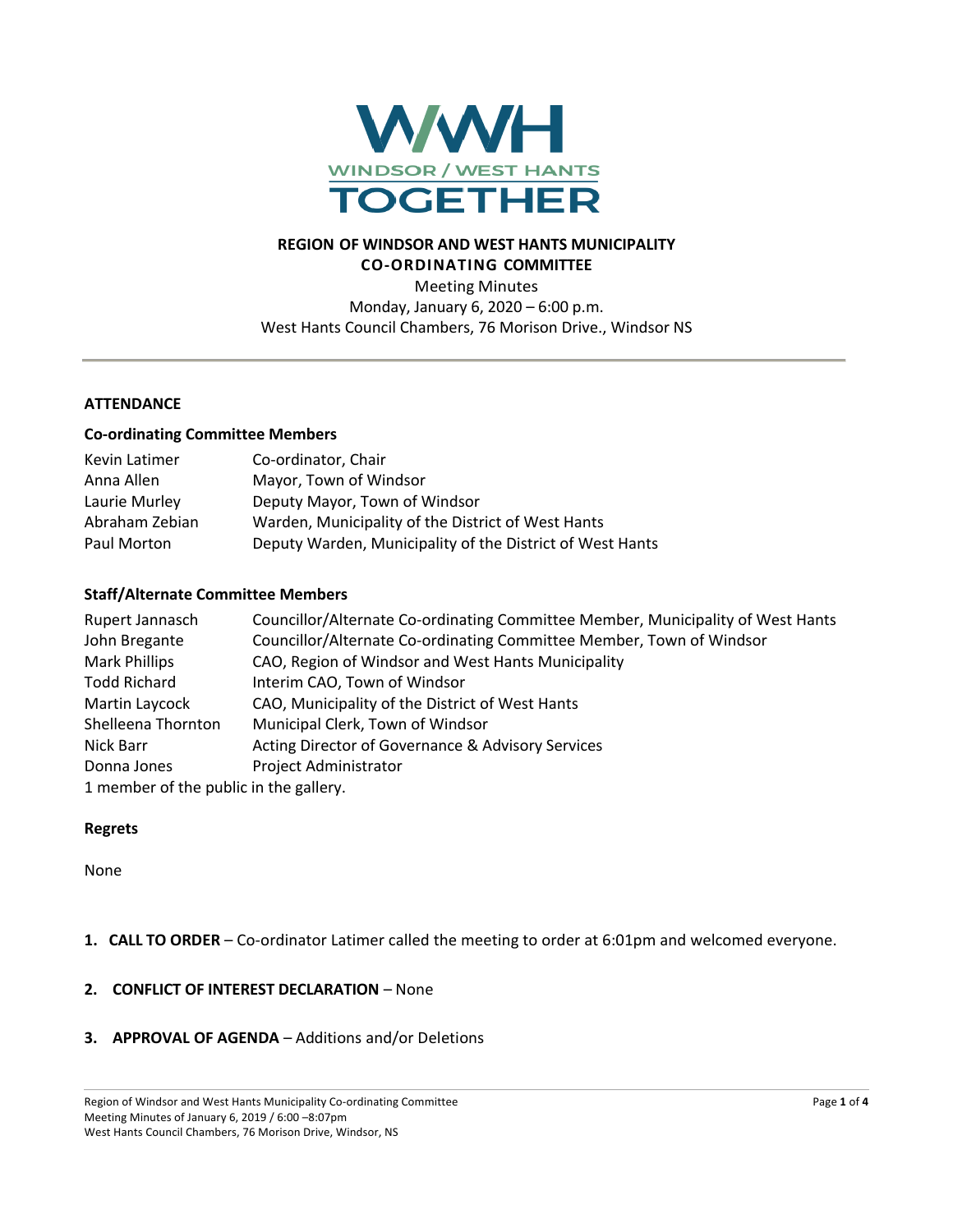**MOVED/SECONDED THAT THE AGENDA BE APPROVED AS AMENDED. MOTION CARRIED**

**4. APPROVAL OF MINUTES** – Meeting of December 2, 2019

**MOVED/SECONDED THAT THE MINUTES BE APPROVED AS CIRCULATED. MOTION CARRIED.**

## **5. DELEGATIONS / PRESENTATIONS (none)**

### **6. BUSINESS ARISING FROM PREVIOUS MINUTES**

- (a) Work Plan Update
	- Co-ordinator Latimer reviewed various sections of the workplan with the Committee members. Provided an update on Election Readiness and advised a Recommendation Report on Council Remuneration would be forthcoming.
	- Noted the swearing in of the new Council and launch of the new Municipality Unit, advised he is in discussions with S. Bennett at the Department of Municipal Affairs and Housing. Open to hearing ideas and thoughts from the Committee members.
	- Provided a brief update on the Labour Board application, Fire Services and Policing. Noted the letter sent to S. Bennett on Policing and advised a Recommendation Report would be submitted for the next Co-ordinating Committee meeting.
	- Advised of the work being done on the survey results Report and the Community Engagement Project.

(b) Dalhousie Management Without Borders Report

- Co-ordinator Latimer advised that the MWB students have finalized their report on the benchmarks and key performance indicators. Reviewed various aspects of the report with the Committee.
- Warden Zebian noted it was a good point Co-ordinator Latimer brought up around basing their benchmarks on what they feel their expectations are. Cost saving, more efficiencies, less bureaucracy and elimination of conflict would be the main things they would expect to get out of this.
- Mayor Allen stated that she was glad they didn't just take the example of the Provincial indicators. Noted she was happy with the report and asked if their work was finished. Co-odinator Latimer stated that a few students are staying on for a second term and advised they were available if their help was needed. NSFM also expressed an interest in doing a workshop.
- Mayor Allen noted a caution around using cost savings as an indicator as it sometimes can take up to five years to be recognized. Advised that there are a number of factors to indicate why they are doing this that can benefit our Communities.
- Deputy Murley supported the idea of a workshop and noted she was interested in what the external facing dashboard for transparency would be like. Felt this would come out in a workshop.
- Deputy Warden Morton advised they should do something with this report, not put it up on a shelf to get dust on it.
- Co-ordinator Latimer noted there may be an opportunity to take another turn of the wheel on this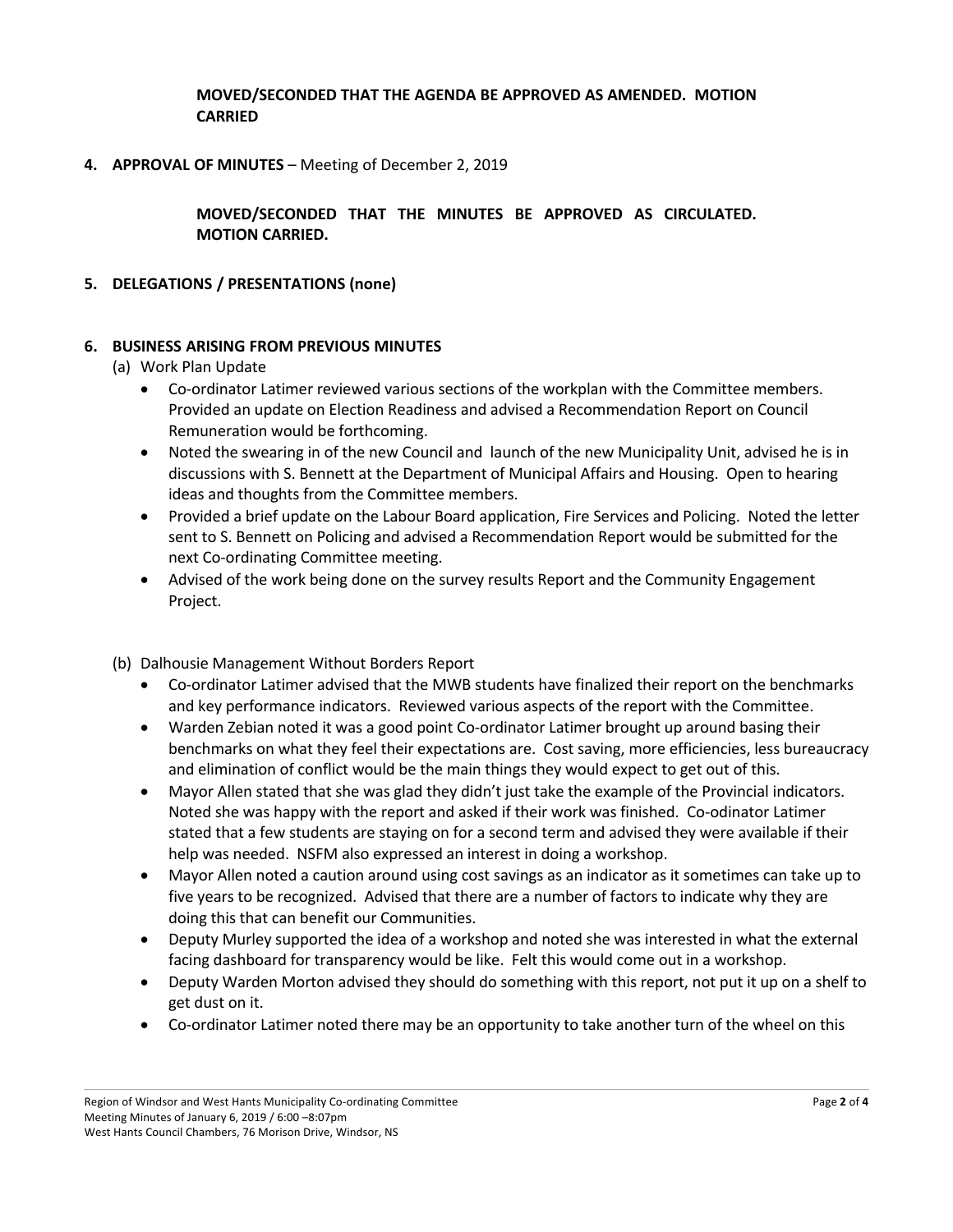and will come back to the Committee with a recommendation on what they might be able to do.

- (c) Glooscap Agenda/Presentation
	- Co-ordinator Latimer wanted to acknowledge the meeting held on December 4, 2019 with Glooscap First Nation. Noted he has sent an e-mail to Chief Sid thanking him and has also provided him with a copy of a presentation he had prepared. Copies of the electoral map and W/WH newsletters have also been forwarded.
- (d) Update on Labour Board Application
	- Co-ordinator Latimer touched on this during his update.
	- CAO Phillips added that there was a meeting earlier in the day and noted there are no significant concerns, more about what the staff choose, to be unionized or not. Stated there are benefits to both, as well as advantages and dis-advantages of both.
	- Mayor Allen noted her concern around addressing this on a timely basis and not leaving it until April 1<sup>st</sup>, 2020. CAO Phillips advised things are well under way.
- (e) Fall/Winter Newsletter
	- Co-ordinator Latimer advised that the newsletter was completed and distributed before the Christmas break. Thanked Ms. Remme for her work in completing the newsletter.

### **7. STAFF REPORTS**

(a) CAO Report

- CAO Phillips provided a review of his report and noted the highlights. Provided updates in the areas of Governance, Administration, Finance, Parks & Recreation, Planning & Development and Protective Services.
- Provided an update of the work Hatch is doing around space requirements for the new Municipal Unit.
- Gave a shout out to the staff of both units for their generosity over the holidays with regards to fundraising, donations and food drives.

# **8. BILL 55, SECTION 12 ITEMS (if any)**

### **8. CORRESPONDENCE RECEIVED**

(a) Letter to Shannon Bennett on RCMP

• Co-ordinator Latimer addressed this letter earlier in the meeting.

### **9. ADDITIONS TO THE AGENDA (none)**

- Mayor Allen seeked clarification regarding the creation of a committee for the Accessibility Act that the Province is adopting April  $1<sup>st</sup>$ , 2020.
- CAO Laycock stated that there does have to be a committee established for April  $1^{st}$ , 2020 and CAO Phillips added that the Accessibility Act Committee is on the list. Added that the new Council will have